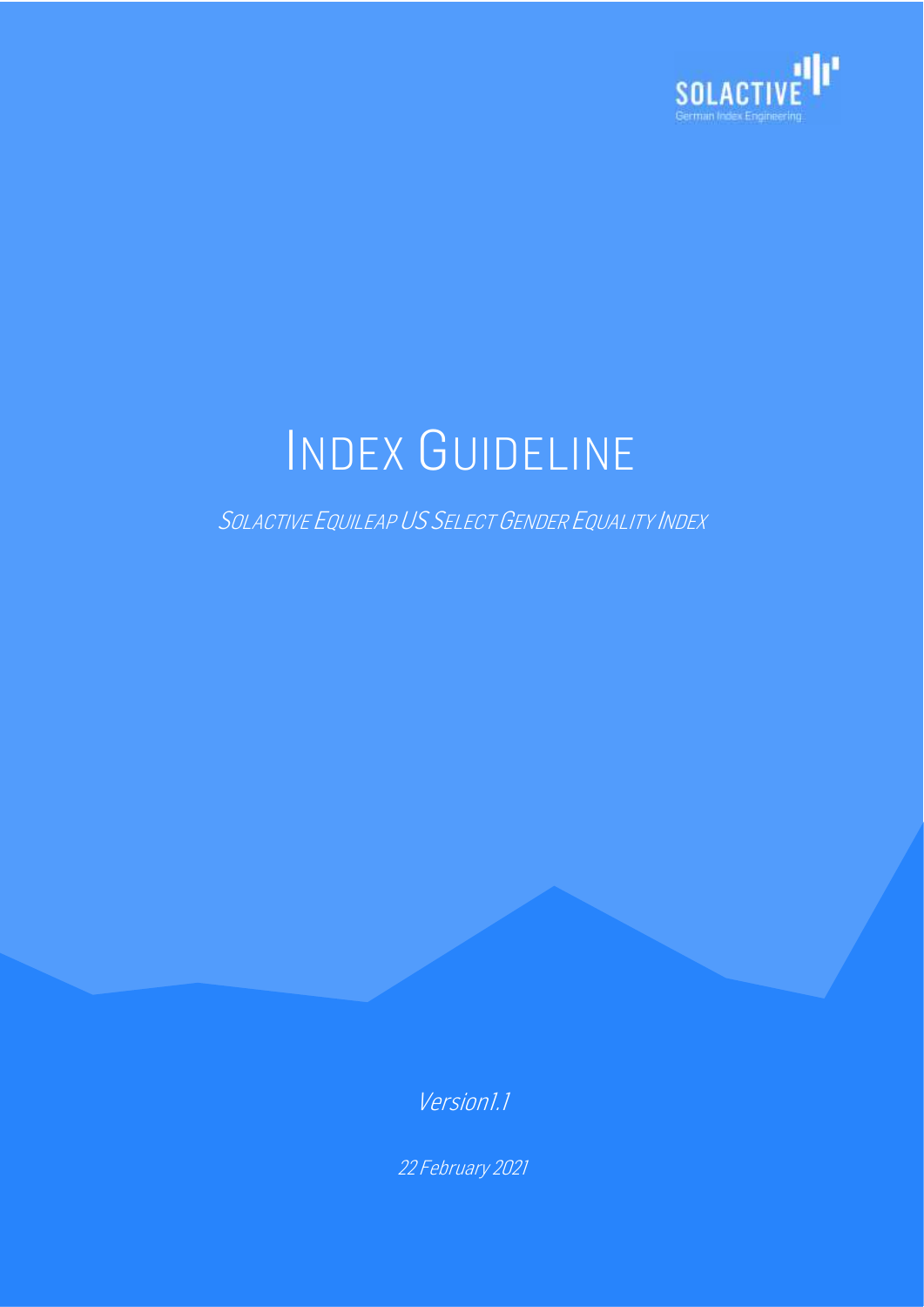

### TABLE OF CONTENTS

| 1.   |  |  |
|------|--|--|
| 1.1. |  |  |
| 1.2. |  |  |
| 1.3. |  |  |
| 1.4. |  |  |
| 1.5. |  |  |
| 2.   |  |  |
| 2.1. |  |  |
| 2.2. |  |  |
| 2.3. |  |  |
| 3.   |  |  |
| 3.1. |  |  |
| 3.2. |  |  |
| 4.   |  |  |
| 4.1. |  |  |
| 4.2. |  |  |
| 4.3. |  |  |
| 4.4. |  |  |
| 4.5. |  |  |
| 4.6. |  |  |
| 5.   |  |  |
| 5.1. |  |  |
| 5.2. |  |  |
| 5.3. |  |  |
| 5.4. |  |  |
| 5.5. |  |  |
| 6.   |  |  |
|      |  |  |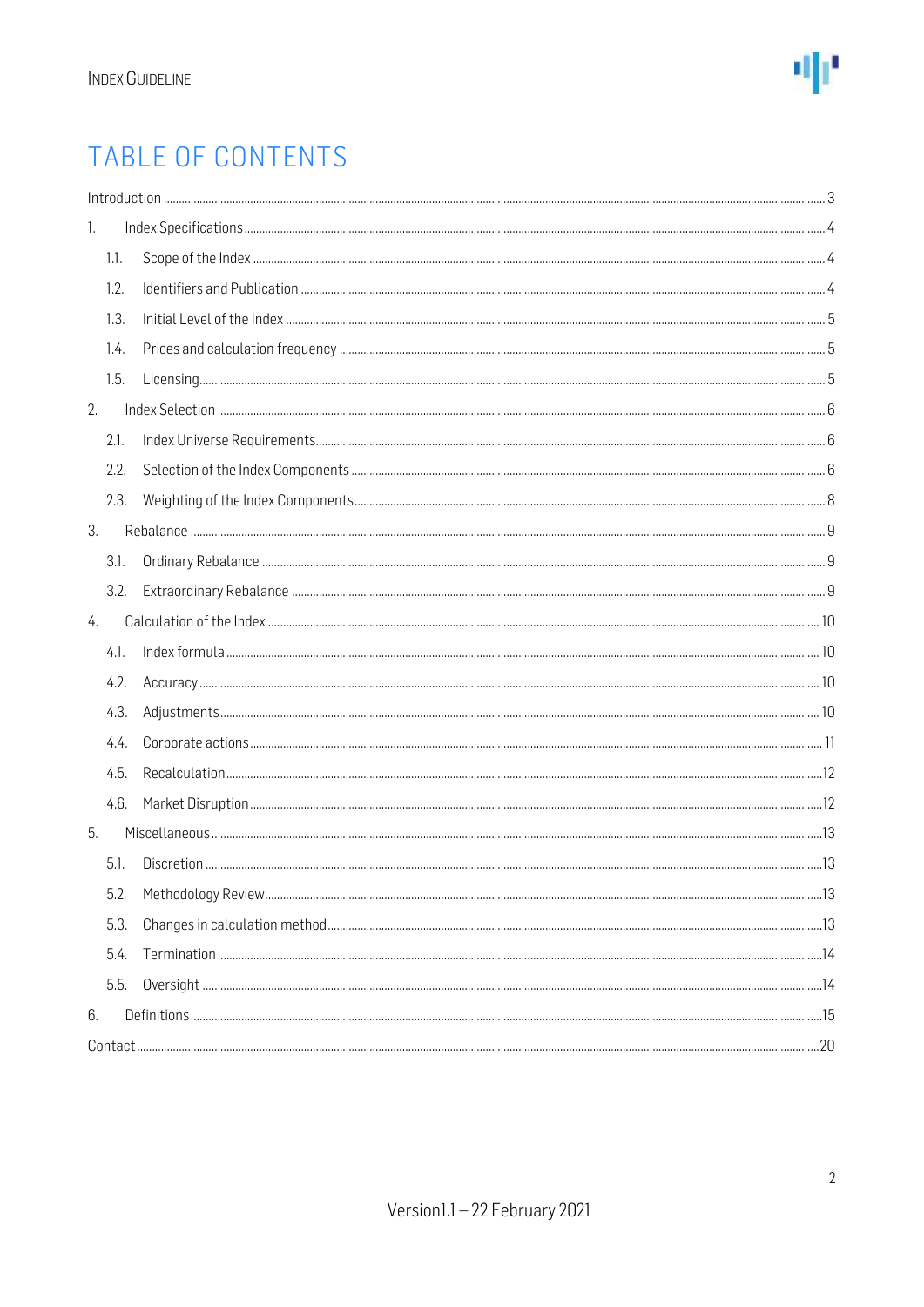### <span id="page-2-0"></span>INTRODUCTION

This document (the "GUIDELINE") is to be used as a quideline with regard to the composition, calculation and maintenance of the Solactive Equileap US Select Gender Equality Index (the "INDEX"). Any amendments to the rules made to the GUIDELINE are approved by the OVERSIGHT COMMITTEE specified in Section 5.5. The INDEX is owned, calculated, administered and published by Solactive AG ("SOLACTIVE") assuming the role as administrator (the "INDEX ADMINISTRATOR") under the Regulation (EU) 2016/1011 (the "BENCHMARK REGULATION" or "BMR"). The name "Solactive" is trademarked.

The text uses defined terms which are formatted with "SMALL CAPS". Such Terms shall have the meaning assigned to them as specified in Section 6 (Definitions).

The GUIDELINE and the policies and methodology documents referenced herein contain the underlying principles and rules regarding the structure and operation of the INDEX. SOLACTIVE does not offer any explicit or tacit guarantee or assurance, neither pertaining to the results from the use of the INDEX nor the level of the INDEX at any certain point in time nor in any other respect. SOLACTIVE strives to the best of its ability to ensure the correctness of the calculation. There is no obligation for SOLACTIVE – irrespective of possible obligations to issuers – to advise third parties, including investors and/or financial intermediaries, of any errors in the INDEX. The publication of the INDEX by SOLACTIVE does not constitute a recommendation for capital investment and does not contain any assurance or opinion of SOLACTIVE regarding a possible investment in a financial instrument based on this INDEX.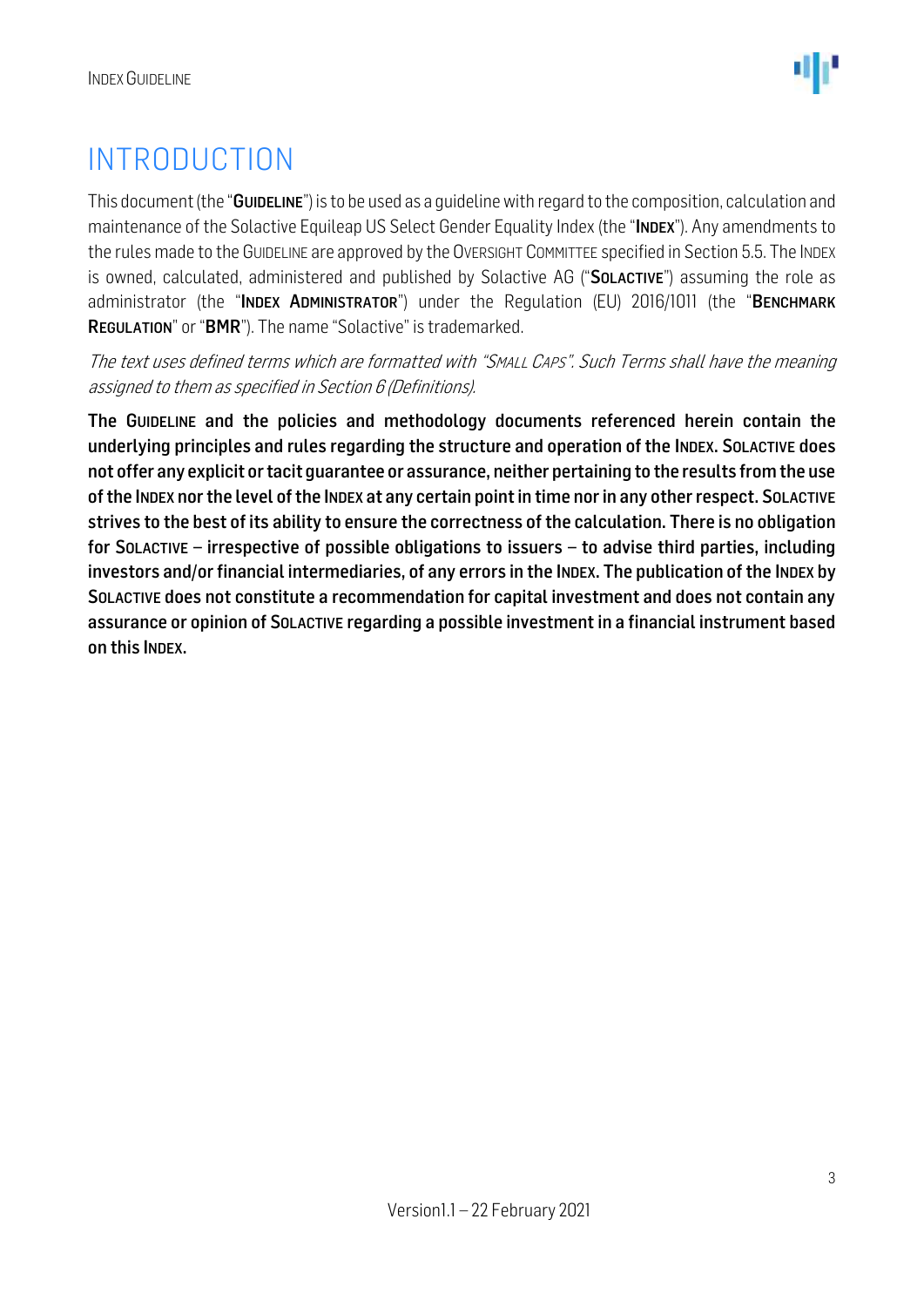### <span id="page-3-0"></span>1. INDEX SPECIFICATIONS

#### <span id="page-3-1"></span>1.1. SCOPE OF THE INDEX

| <b>Category</b>              | <b>Description</b>                                                                                                              |
|------------------------------|---------------------------------------------------------------------------------------------------------------------------------|
| Asset Class                  | Equity                                                                                                                          |
| Strategy                     | The index tracks the performance of the shares of a basket of<br>companies which have the best Equileap Gender Diversity Score. |
| Regional Allocation          | <b>United States</b>                                                                                                            |
| Rebalancing Fee              | <b>NA</b>                                                                                                                       |
| <b>Rebalancing Frequency</b> | Quarterly                                                                                                                       |

#### <span id="page-3-2"></span>1.2. IDENTIFIERS AND PUBLICATION

The INDEX is published under the following identifiers:

| <b>Name</b>                                                                    | <b>ISIN</b>  | <b>Currency</b> | <b>Type</b> | <b>RIC</b> | <b>BBG</b> ticker    |
|--------------------------------------------------------------------------------|--------------|-----------------|-------------|------------|----------------------|
| Solactive Equileap US Select Gender                                            | DE000SL0BQW2 | <b>USD</b>      | PR          | .SOLEQUSP  |                      |
| Equality Index PR<br>Solactive Equileap US Select Gender                       | DE000SL0BQX0 | <b>USD</b>      | <b>NTR</b>  |            | .SOLEQUSN   SOLEQUSN |
| Equality Index NTR<br>Solactive Equileap US Select Gender<br>Equality Index TR | DE000SL0BQY8 | <b>USD</b>      | GTR         | .SOLEQUST  |                      |

\*PR, NTR, GTR means that the Index is calculated as price return, net total return and gross total return Index as described in the Equity Index Methodology, which is available on the SOLACTIVE website[: https://www.solactive.com/documents/equity-index-methodology/](https://www.solactive.com/documents/equity-index-methodology/)

The INDEX is published on the website of the INDEX ADMINISTRATOR [\(www.solactive.com\)](http://www.solactive.com/) and is, in addition, available via the price marketing services of Boerse Stuttgart GmbH and may be distributed to all of its affiliated vendors. Each vendor decides on an individual basis as to whether it will distribute or display the INDEX via its information systems.

Any publication in relation to the INDEX (e.g. notices, amendments to the GUIDELINE) will be available at the website of the INDEX ADMINISTRATOR: [https://www.solactive.com/news/announcements/.](https://www.solactive.com/news/announcements/)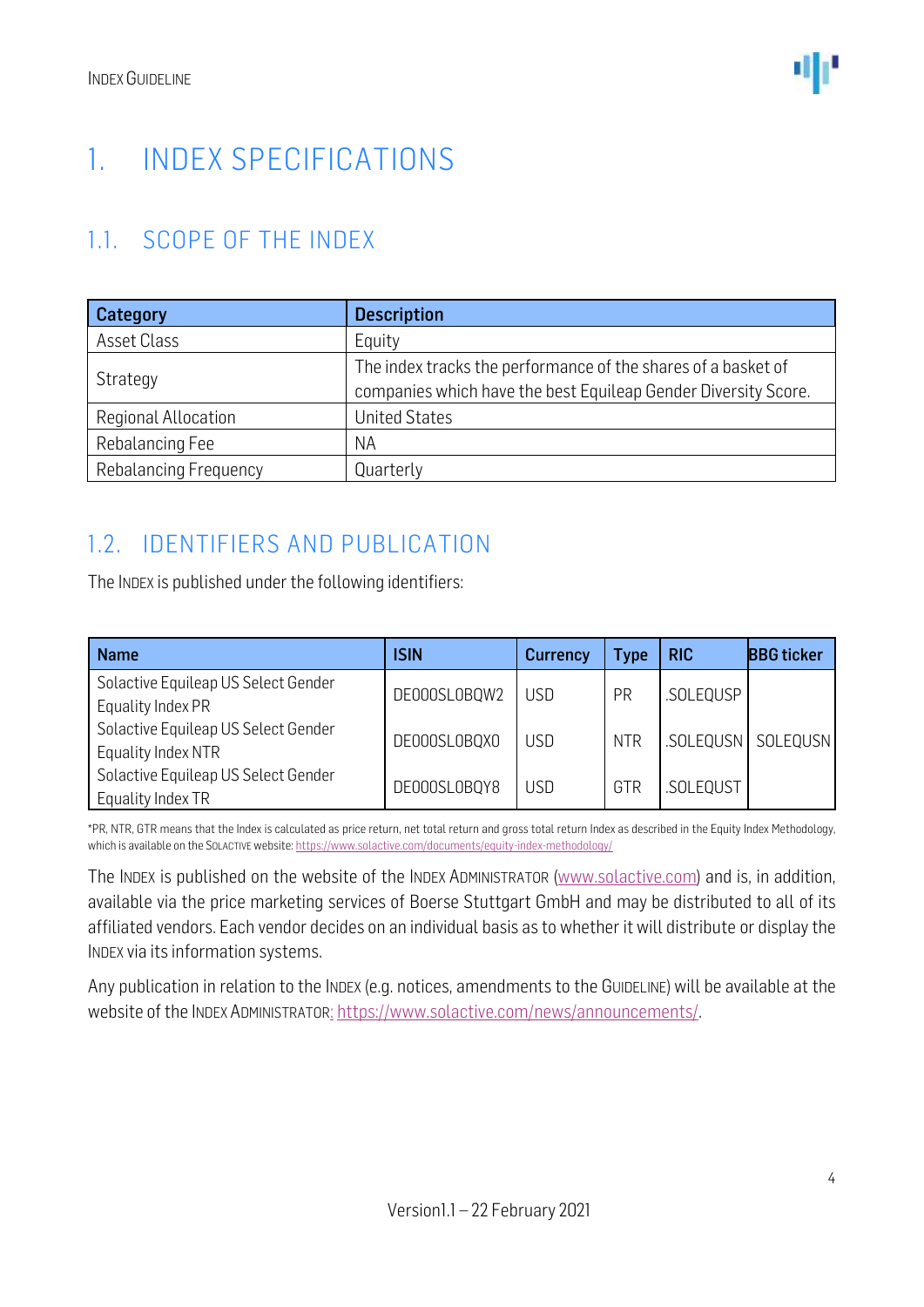

#### <span id="page-4-0"></span>1.3. INITIAL LEVEL OF THE INDEX

The initial level of the INDEX on the 30/09/2011, the START DATE, is 100. Historical values from the 07/10/2020, the LIVE DATE, will be recorded in accordance with Article 8 of the BMR. Levels of the INDEX published for a period prior to the LIVE DATE have been back-tested.

#### <span id="page-4-1"></span>1.4. PRICES AND CALCULATION FREQUENCY

The level of the INDEX is calculated on each CALCULATION DAY from 9:00 a.m. to 10:50 p.m. CET based on the TRADING PRICES on the EXCHANGES on which the INDEX COMPONENTS are listed. TRADING PRICES of INDEX COMPONENTS not listed in the INDEX CURRENCY are converted using the current Intercontinental Exchange (ICE) spot foreign exchange rate. Should there be no current TRADING PRICE for an INDEX COMPONENT, the later of: (i) the most recent CLOSING PRICE; or (ii) the last available TRADING PRICE for the preceding TRADING DAY is used in the calculation.

In addition to the intraday calculation a closing level of the INDEX for each CALCULATION DAY is also calculated. This closing level is based on the CLOSING PRICES for the INDEX COMPONENTS on the respective EXCHANGES on which the INDEX COMPONENTS are listed. The CLOSING PRICES of INDEX COMPONENTS not listed in the INDEX CURRENCY are converted using the 04:00 p.m. London time WM Fixing quoted by Reuters. If there is no 04:00 p.m. London time WM Fixing for the relevant CALCULATION DAY, the last available 04:00 p.m. London time WM Fixing will be used for the closing level calculation.

#### <span id="page-4-2"></span>1.5. LICENSING

Licenses to use the INDEX as the underlying value for financial instruments, investment funds and financial contracts may be issued to stock exchanges, banks, financial services providers and investment houses by SOLACTIVE.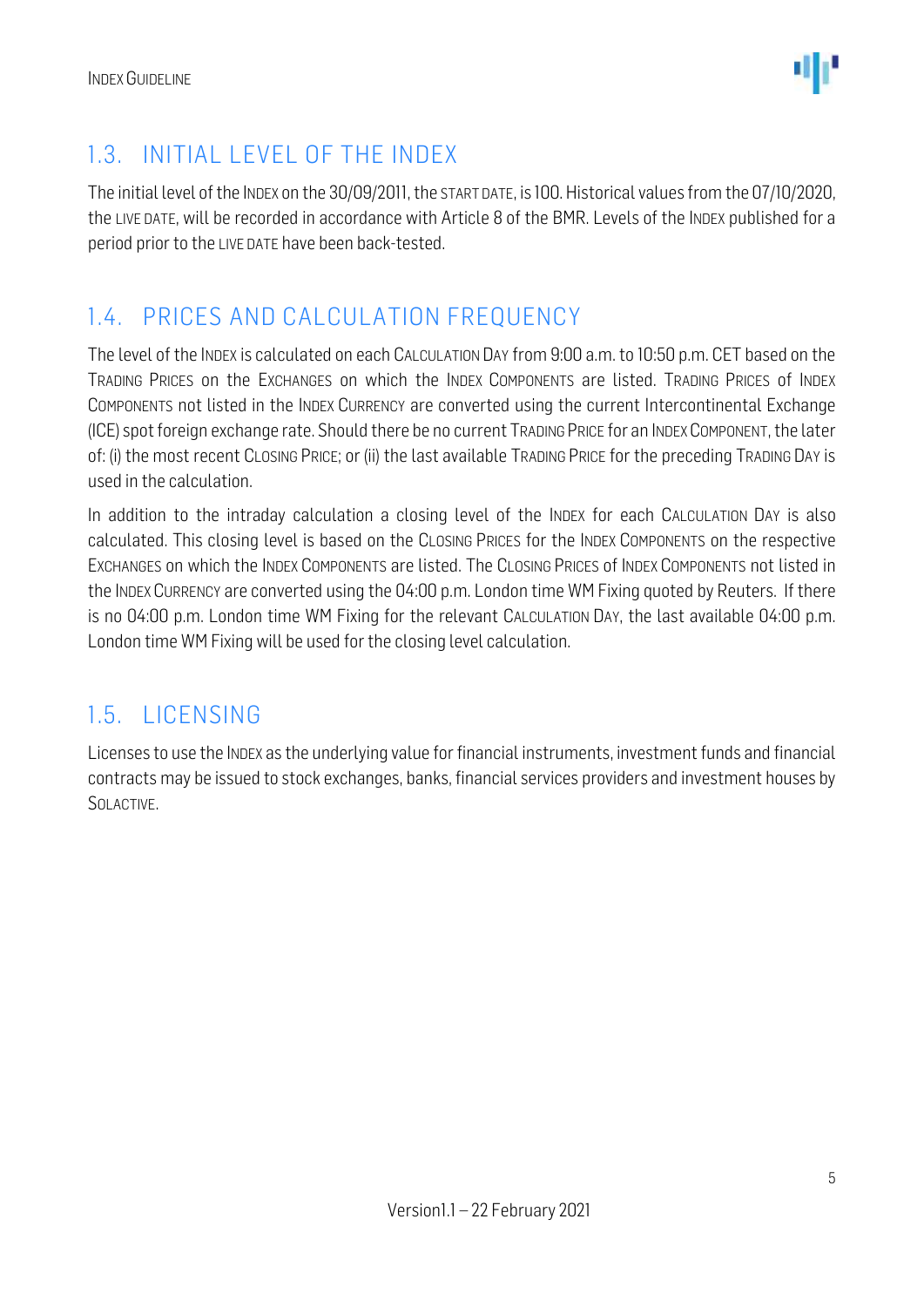### <span id="page-5-0"></span>2. INDEX SELECTION

On each SELECTION DAY, the INDEX ADMINISTRATOR will revise the composition of the INDEX.

In a first step, the INDEX ADMINISTRATOR determines the INDEX UNIVERSE in accordance with Section 2.1. The INDEX UNIVERSE comprises all those financial instruments which fulfill the INDEX UNIVERSE REQUIREMENTS (as specified in Section 2.1) and will constitute a starting pool from which the components of the INDEX will be selected. Based on this INDEX UNIVERSE, the new composition of the INDEX will be determined by applying the rules outlined in Section 2.2.

Each new INDEX COMPONENT will be assigned a weight as described in Section 2.3.

#### <span id="page-5-1"></span>2.1. INDEX UNIVERSE REQUIREMENTS

The INDEX UNIVERSE is comprised of all financial instruments which fulfill the below requirements

(the "INDEX UNIVERSE REQUIREMENTS"):

• Is a GBS INDEX COMPONENT of the Solactive GBS United States 1000 Index (ISIN: DE000SL0A9N7), on a SELECTION DAY.

The determination of the INDEX UNIVERSE is fully rule-based and the INDEX ADMINISTRATOR cannot make any discretionary decisions.

#### <span id="page-5-2"></span>2.2. SELECTION OF THE INDEX COMPONENTS

Based on the INDEX UNIVERSE, the initial composition of the INDEX as well as any selection for an ordinary rebalance is determined on the SELECTION DAY in accordance with the following rules (the "INDEX COMPONENT REQUIREMENTS"):

- 1. All stocks with a 3-month AVERAGEDAILY VALUE TRADED below USD 5 million are removed.
- 2. All securities are then screened for involvement in the certain controversial activities as provided by the ESG DATA PROVIDER.
	- Unconventional Fossil Fuels: exclude companies with more than 5% revenue exposure to Coal Mining and Power Generation, Hydraulic Fracturing, Oil&Sands as well as any involvement in Deep Water Drilling.
	- Nuclear Energy: exclude companies with more than 10% of revenues derived from production, distribution or supports of products related to Nuclear Energy.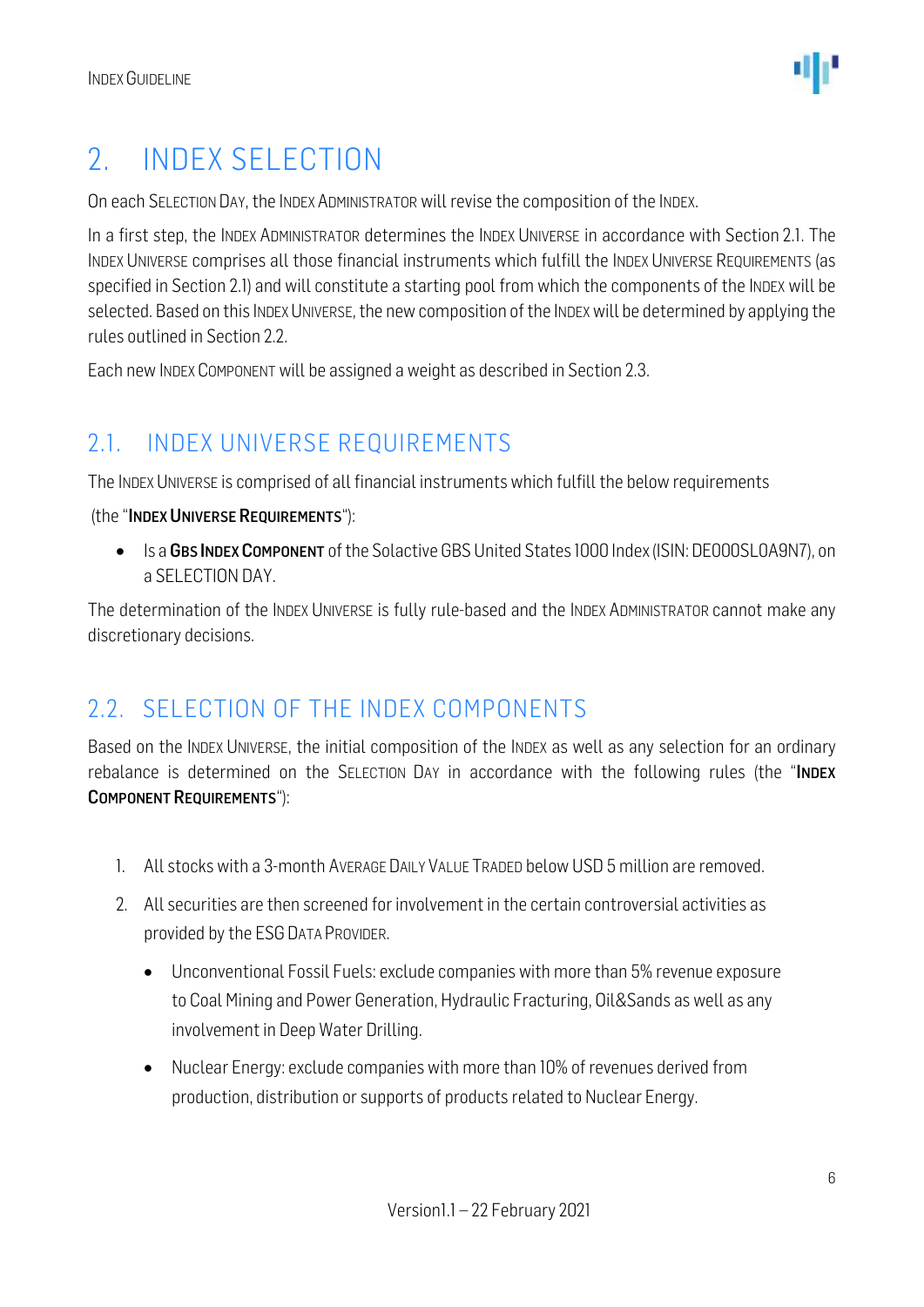

- Controversial Businesses: exclude companies with more than 10% revenue exposure to Gambling, Adult Entertainment, Alcoholic Beverages, Tobacco Products, Cannabis or Military Equipment.
- Controversial Weapons: exclude companies with any exposure to Anti-personnel mines, Biological and Chemical Weapons, Cluster Munitions, Depleted Uranium as well as Nuclear Weapons.
- Norms Based Research: exclude companies with verified infringement of established international initiatives and guidelines (such as UN Principles and OECD Guidelines).
- 3. An additional screen based on the data from the GENDER DATA PROVIDER is performed in order to screen out companies which have engaged in known unethical business practices in the last 2 years.

Exclude companies, for one year, that have been involved in these unethical practices regarding their employees or customers:

a) A legal judgement or an official ruling regarding discrimination against any employees, or b) Two or more legal cases brought against them regarding discrimination against any employees, or c) a Legal Judgement or an official ruling regarding unethical practices in its marketing and advertisement

- 4. All remaining securities are then ranked according to the Equileap Gender Diversity Score as provided by the GENDER DATA PROVIDER. In cases where more securities have the same score, these are sorted according to their TOTALMARKET CAPITALIZATION.
	- a. The Equileap Gender Diversity Score is determined based on the criteria outlined in Appendix A.
- 5. First the top 80% of securities currently in the index are selected based on the rank of their Equileap Gender Diversity Scores. This is done such as to keep the turnover below at 20% or less and would lead to selecting at least 60 securities at this step.
- 6. The composition of each index is then filled with securities in the order of their decreasing Equileap Gender Diversity Score until a total of 75 securities is fulfilled. In addition, none of the 10 Factset Economies may represent more than 25% of the index composition.
	- a. In case of multiple share lines of the same company, only the most liquid share line is included in the index. An exception occurs only when the least liquid share line is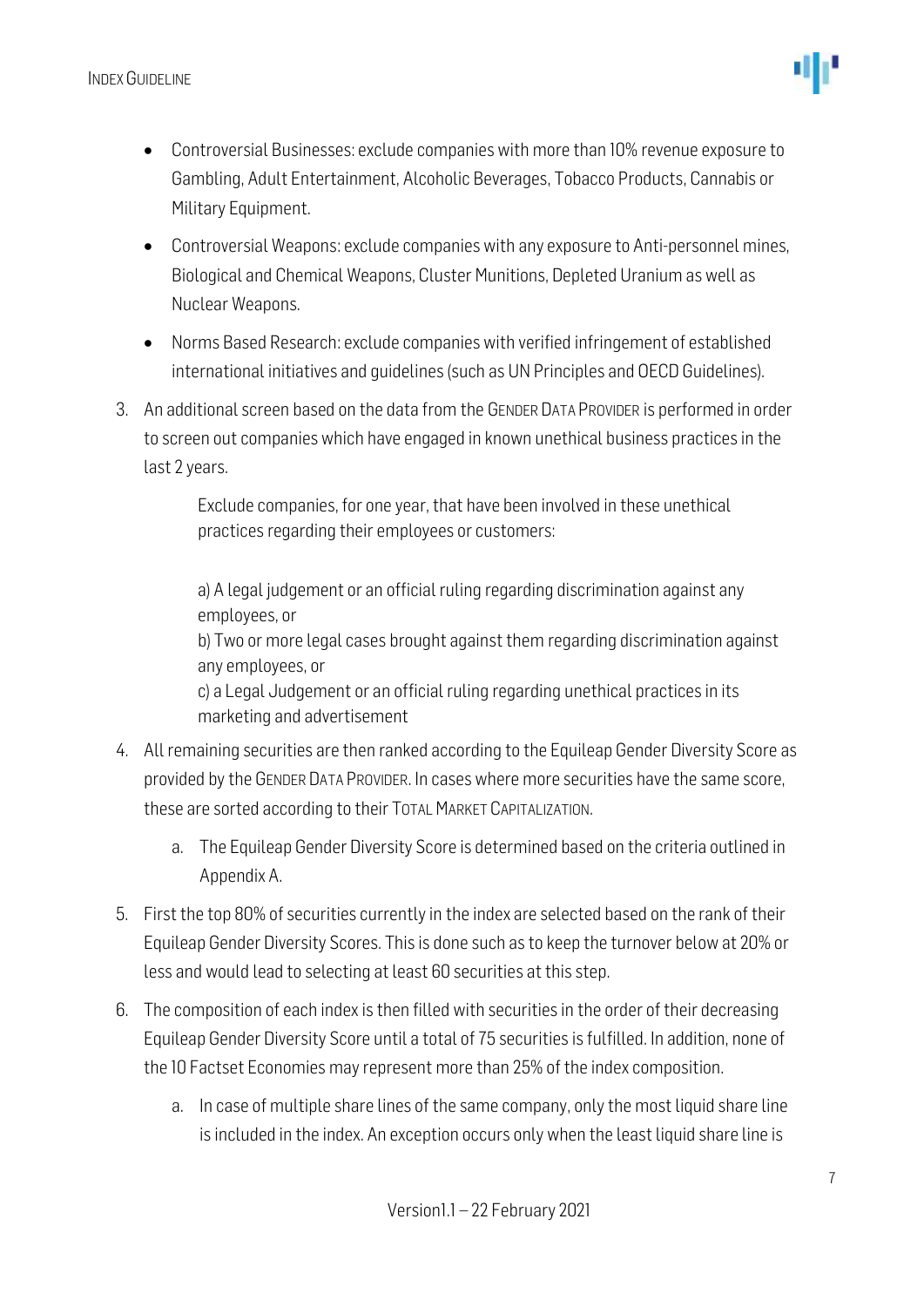

already an index component, as long as its 3-month AVERAGE DAILY VALUE TRADED is above USD 5 million. In this case the existing share lines is kept, to avoid unnecessary turnover.

The selection of the INDEX COMPONENTS is fully rule-based and the INDEX ADMINISTRATOR cannot make any discretionary decision.

#### <span id="page-7-0"></span>2.3. WEIGHTING OF THE INDEX COMPONENTS

On each SELECTION DAY each INDEX COMPONENT is assigned an equal weight.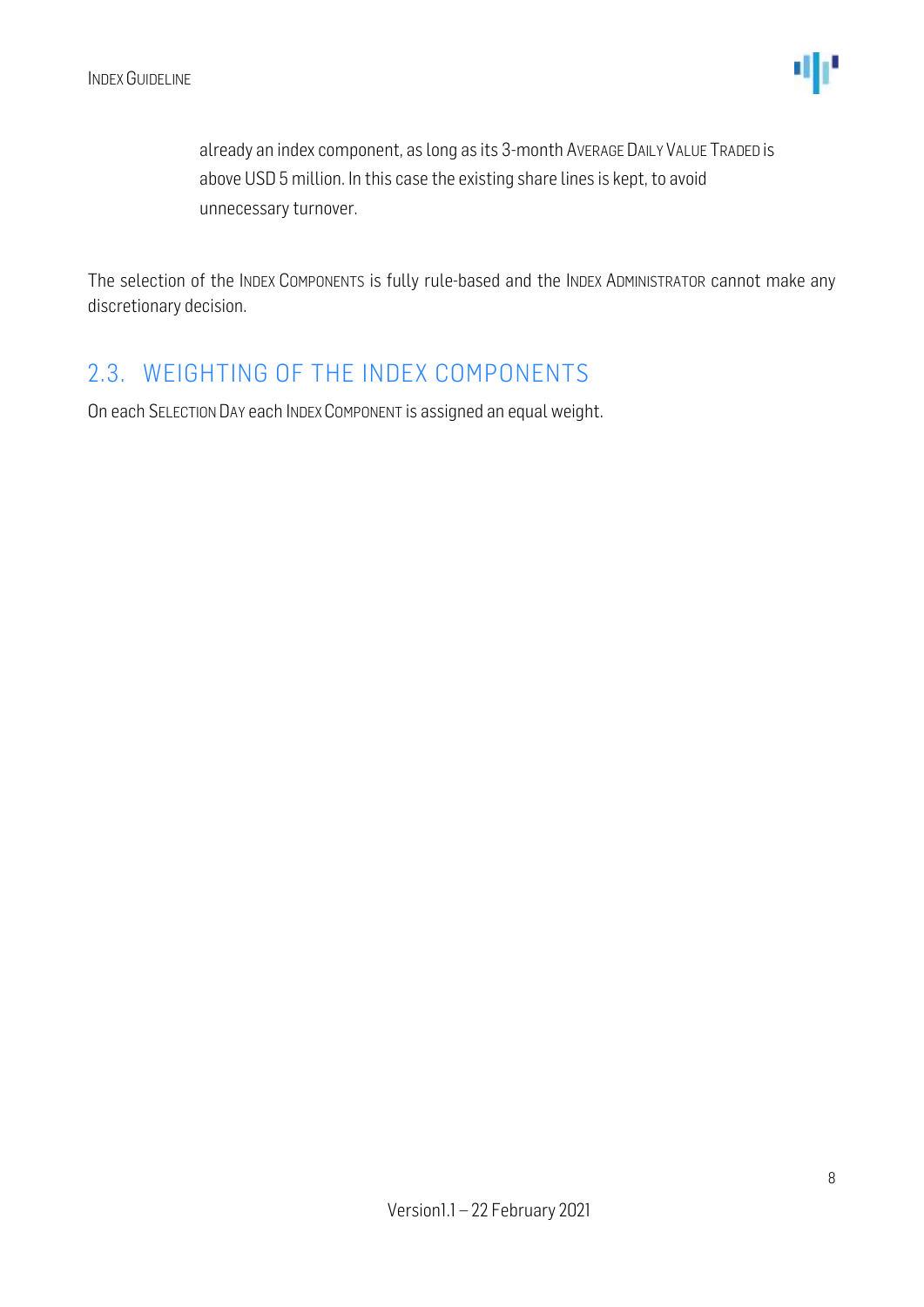### <span id="page-8-0"></span>3. REBALANCE

#### <span id="page-8-1"></span>3.1. ORDINARY REBALANCE

In order to reflect the new selection of the INDEX COMPONENTS determined on the SELECTION DAY (in accordance with Section 2.1 and 2.2) the INDEX is adjusted on the REBALANCE DAY after CLOSE OF BUSINESS.

This is carried out by implementing the shares as determined on the FIXING DAY based on the weights calculated on the SELECTION DAY.

For more information on the rebalance procedure please refer to the Equity Index Methodology, which is incorporated by reference and available on the Solactive website: [https://www.solactive.com/documents/equity-index-methodology/\]](https://www.solactive.com/documents/equity-index-methodology/)

SOLACTIVE will publish any changes made to the INDEX COMPONENTS with sufficient notice before the REBALANCE DAY on the SOLACTIVE webpage under the section "Announcement", which is available at https://www.solactive.com/news/announcements/

#### <span id="page-8-2"></span>3.2. EXTRAORDINARY REBALANCE

The INDEX is not rebalanced extraordinarily.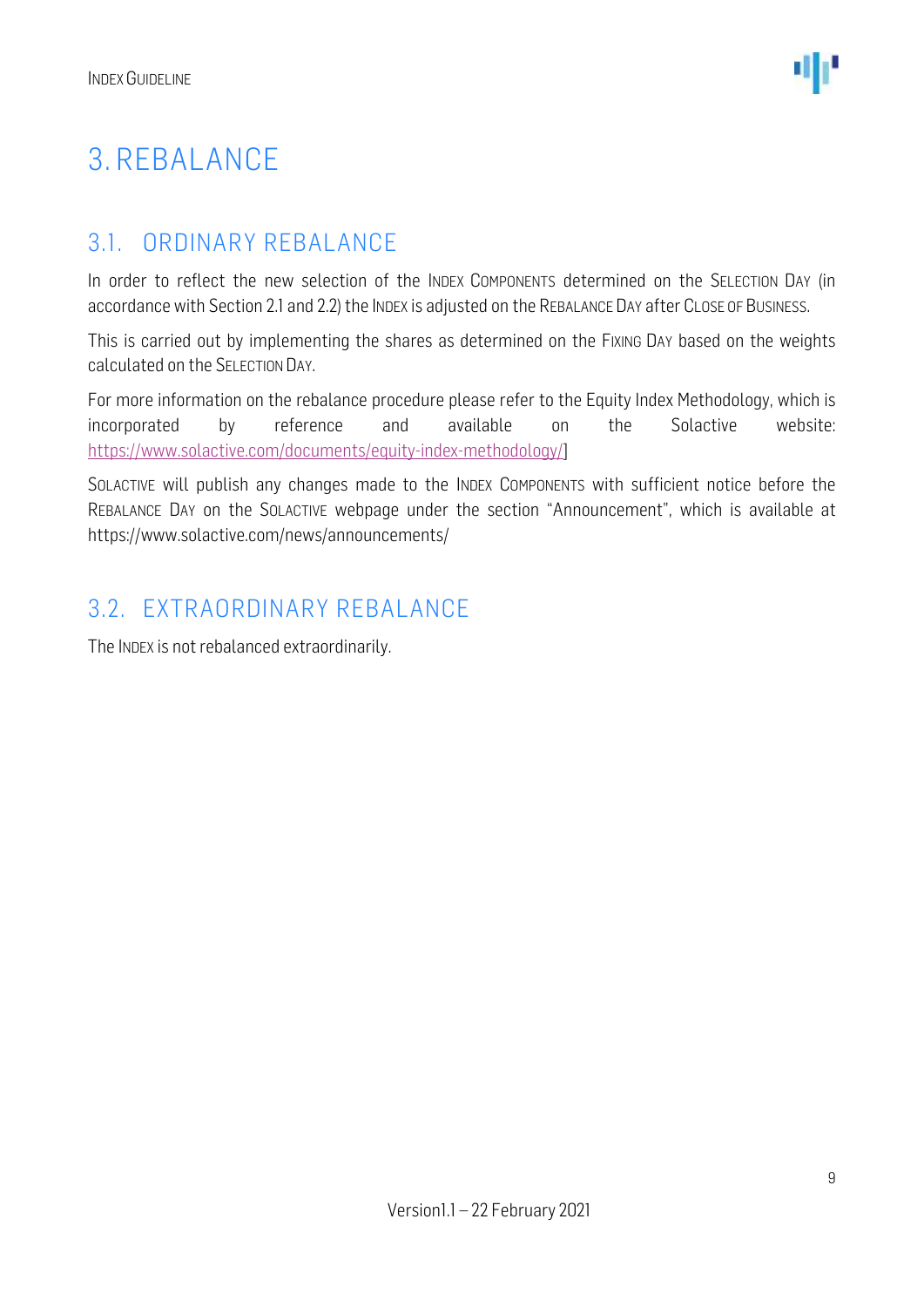### <span id="page-9-0"></span>4. CALCULATION OF THE INDEX

#### <span id="page-9-1"></span>4.1. INDEX FORMULA

The INDEX is calculated as a price return, net total return, gross total return Index.

The calculation is performed according to the Equity Index Methodology, which is available on the SOLACTIVE website: [https://www.solactive.com/documents/equity-index-methodology/.](https://www.solactive.com/documents/equity-index-methodology/) The divisor index formula stipulates that the level of the INDEX changes based on the change of the prices of its INDEX COMPONENTS taking into account their weight in the INDEX and any currency conversion in case the price of an INDEX COMPONENT is quoted in a currency other than the INDEX CURRENCY.

Any dividends or other distributions are reinvested across the entire basket of INDEX COMPONENTS by means of a divisor at the opening of the effective date (the so-called ex-date) of the payment of such dividend or other distribution.

A more detailed description of the mechanics of the index calculation formula can be found in the Equity Index Methodology under Section 1.2.

#### <span id="page-9-2"></span>4.2. ACCURACY

The level of the INDEX will be rounded to 2 decimal places. Divisors will be rounded to six decimal places. TRADING PRICES and foreign exchange rates will be rounded to six decimal places.

#### <span id="page-9-3"></span>4.3. ADJUSTMENTS

Under certain circumstances, an adjustment of the INDEX may be necessary between two regular REBALANCE DAYS. Such adjustment has to be made if a corporate action (as specified in Section 4.4 below) in relation of an INDEX COMPONENT occurs. Such adjustment may have to be done in relation to an INDEX COMPONENT and/or may also affect the number of INDEX COMPONENTS and/or the weighting of certain INDEX COMPONENTS and will be made in compliance with the Solactive Equity Index Methodology, which is incorporated by reference and available on the SOLACTIVE website: [https://www.solactive.com/documents/equity-index-methodology/.](https://www.solactive.com/documents/equity-index-methodology/)

SOLACTIVE will announce the INDEX adjustment giving a notice period of at least two TRADING DAYS (with respect to the affected INDEX COMPONENT) on the SOLACTIVE website under the Section "Announcements", which is available at https://www.solactive.com/news/announcements/. The INDEX adjustments will be implemented on the effective day specified in the respective notice.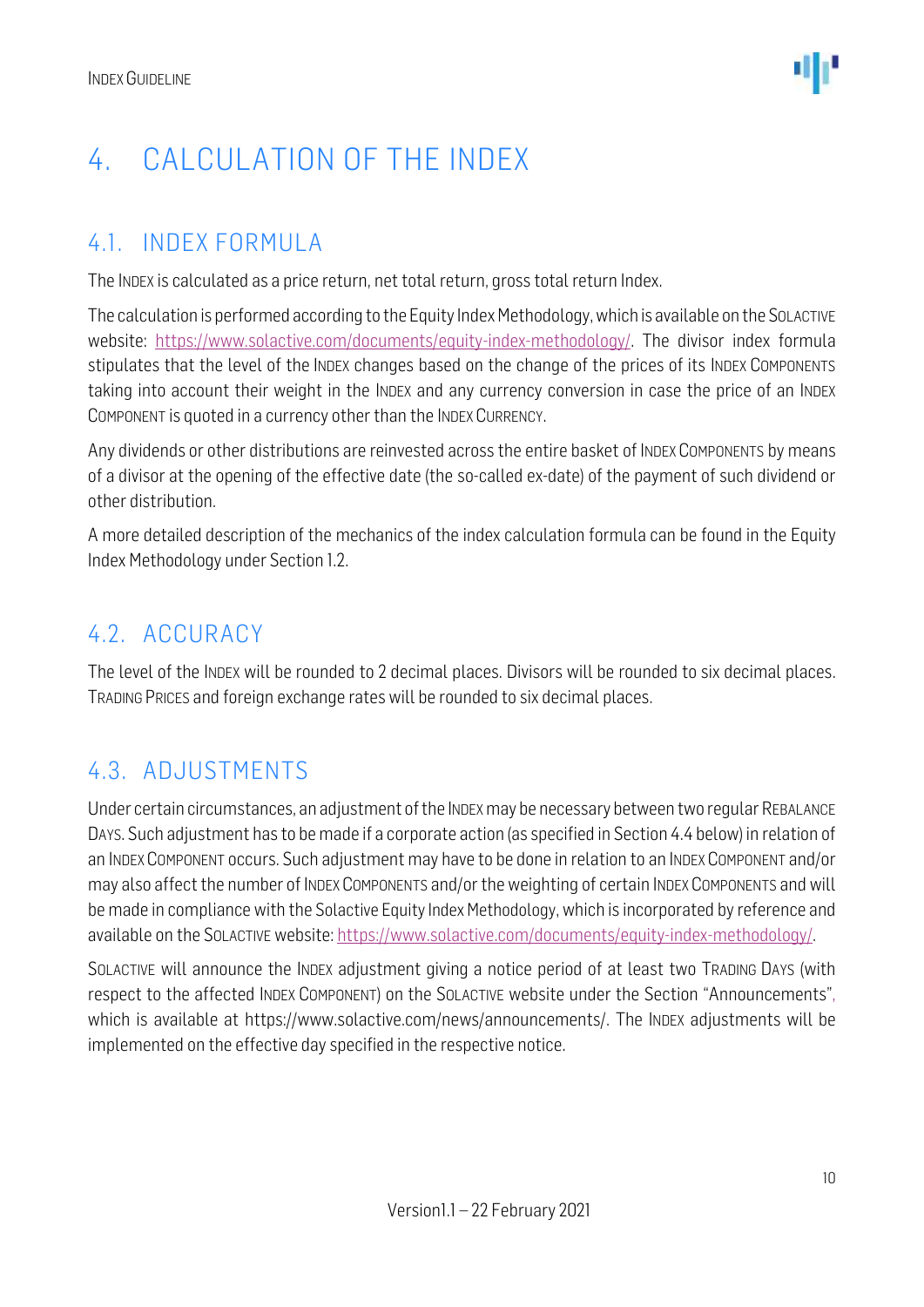#### <span id="page-10-0"></span>4.4. CORPORATE ACTIONS

As part of the INDEX maintenance SOLACTIVE will consider various events – also referred to as corporate actions –which result in an adjustment to the INDEX between two regular REBALANCE DAYS. Such events have a material impact on the price, weighting or overall integrity of INDEX COMPONENTS. Therefore, they need to be accounted for in the calculation of the INDEX. Corporate actions will be implemented from the cum-day to the ex-day of the corporate action, so that the adjustment to the INDEX coincides with the occurrence of the price effect of the respective corporate action.

Adjustments to the INDEX to account for corporate actions will be made in compliance with the Equity Index Methodology, which is available on the SOLACTIVE website: [https://www.solactive.com/documents/equity](https://www.solactive.com/documents/equity-index-methodology/)[index-methodology/.](https://www.solactive.com/documents/equity-index-methodology/) This document contains for each corporate action a brief definition and specifies the relevant adjustment to the INDEX variables.

While SOLACTIVE aims at creating and maintaining its methodology for treatment of corporate actions as generic and transparent as possible and in line with regulatory requirements, it retains the right in accordance with the Equity Index Methodology to deviate from these standard procedures in case of any unusual or complex corporate action or if such a deviation is made to preserve the comparability and representativeness of the INDEX over time.

SOLACTIVE considers following, but not conclusive, list of corporate actions as relevant for INDEX maintenance:

- $\geq$  Cash Distributions (e.g. payment of a dividend)
- $>$  Stock distributions (e.g. payment of a dividend in form of additional shares)
- $>$  Stock distributions of another company (e.g. payment of a dividend in form of additional shares of another company (e.g. of a subsidiary))
- $>$  Share splits (company's present shares are divided and therefore multiplied by a given factor)
- $\geq$  Reverse splits (company's present shares are effectively merged)
- $\geq$  Capital increases (such as issuing additional shares)
- $>$  Share repurchases (a company offer its shareholders the option to sell their shares to a fixed price)
- $>$  Spin-offs (the company splits its business activities into two or more entities and distributes new equity shares in the created entities to the shareholders of the former entity)
- $\geq$  Mergers & Acquisitions (transaction in which the ownership of a company (or other business organizations) are transferred or consolidated with other entities, e.g. fusion of two or more separate companies into one entity)
- $\geq 0$  Delistings (company's shares are no longer publicly traded at a stock exchange)
- $>$  Nationalization of a company (effective control of a legal entity is taken over by a state)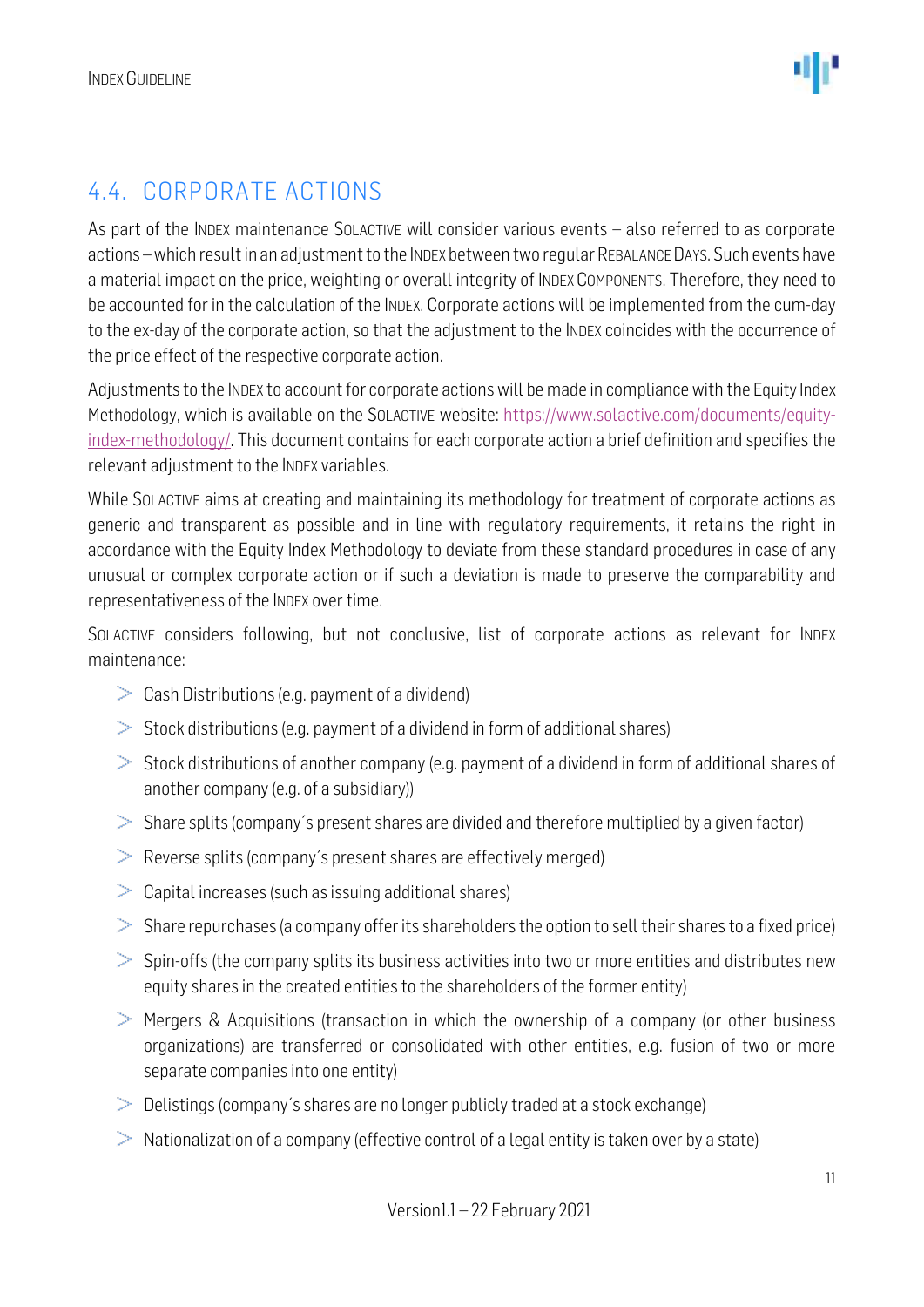$\geq$  Insolvency

#### <span id="page-11-0"></span>4.5. RECALCULATION

SOLACTIVE makes the greatest possible efforts to accurately calculate and maintain its indices. However, errors in the determination process may occur from time to time for variety reasons (internal or external) and therefore, cannot be completely ruled out. SOLACTIVE endeavors to correct all errors that have been identified within a reasonable period of time. The understanding of "a reasonable period of time" as well as the general measures to be taken are generally depending on the underlying and is specified in the Solactive Correction Policy, which is incorporated by reference and available on the SOLACTIVE website: [https://www.solactive.com/documents/correction-policy/.](https://www.solactive.com/documents/correction-policy/)

#### <span id="page-11-1"></span>4.6. MARKET DISRUPTION

In periods of market stress SOLACTIVE calculates its indices following predefined and exhaustive arrangements as described in the Solactive Disruption Policy, which is incorporated by reference and available on the SOLACTIVE website: [https://www.solactive.com/documents/disruption-policy/.](https://www.solactive.com/documents/disruption-policy/) Such market stress can arise due to a variety of reasons, but generally results in inaccurate or delayed prices for one or more INDEXCOMPONENTS. The determination of the INDEXmay be limited or impaired at times of illiquid or fragmented markets and market stress.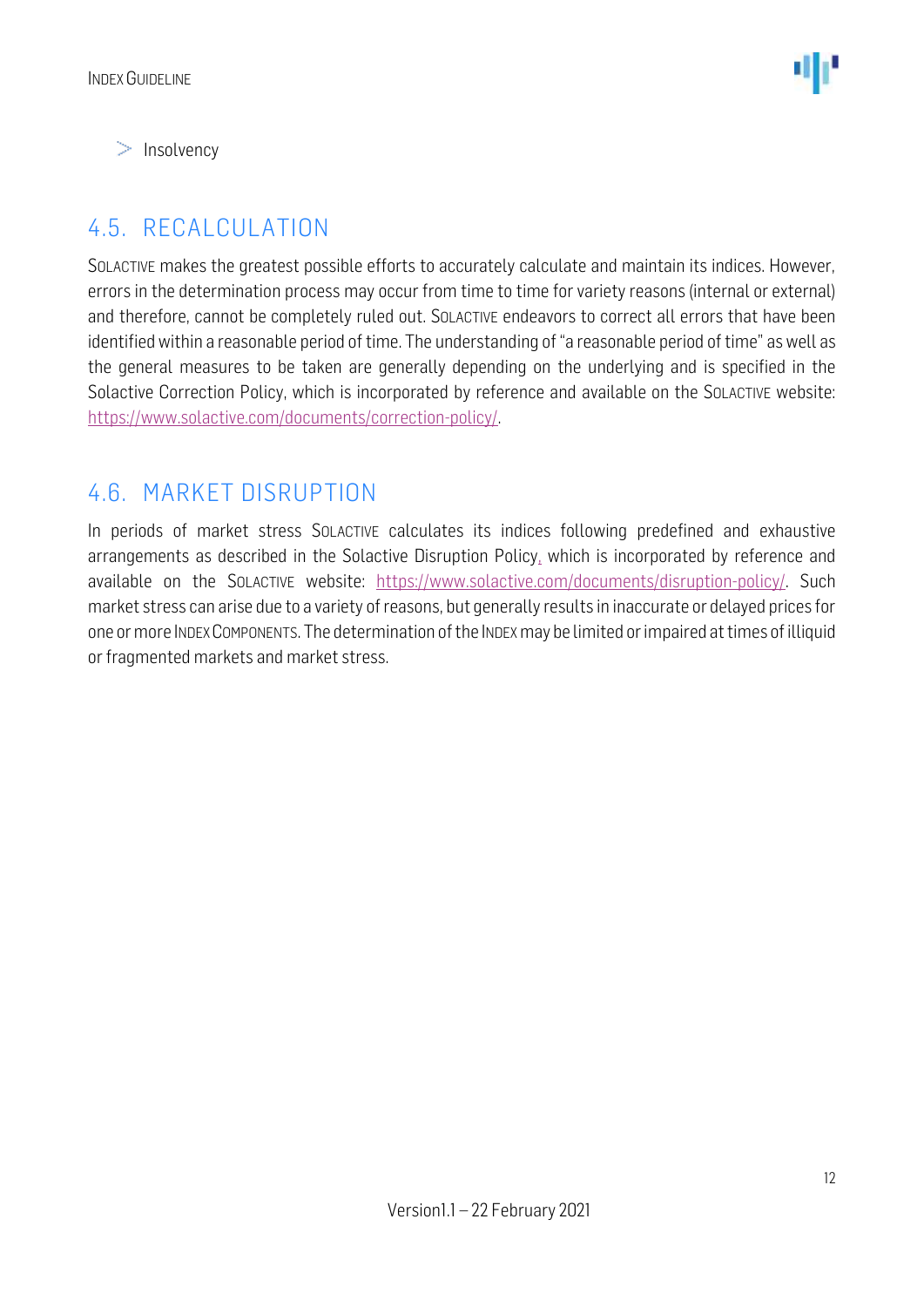### <span id="page-12-0"></span>5. MISCELLANEOUS

#### <span id="page-12-1"></span>5.1. DISCRETION

Any discretion which may need to be exercised in relation to the determination of the INDEX (for example the determination of the INDEX UNIVERSE (if applicable), the selection of the INDEX COMPONENTS (if applicable) or any other relevant decisions in relation to the INDEX) shall be made in accordance with strict rules regarding the exercise of discretion or expert judgement.

#### <span id="page-12-2"></span>5.2. METHODOLOGY REVIEW

The methodology of the INDEX is subject to regular review, at least annually. In case a need of a change of the methodology has been identified within such review (e.g. if the underlying market or economic reality has changed since the launch of the INDEX, i.e. if the present methodology is based on obsolete assumptions and factors and no longer reflects the reality as accurately, reliably and appropriately as before), such change will be made in accordance with the Solactive Methodology Policy, which is incorporated by reference and available on the SOLACTIVE website: [https://www.solactive.com/documents/methodology-policy/.](https://www.solactive.com/documents/methodology-policy/)

Such change in the methodology will be announced on the SOLACTIVE website under the Section "Announcement", which is available at https://www.solactive.com/news/announcements/. The date of the last amendment of this INDEX is contained in this GUIDELINE.

#### <span id="page-12-3"></span>5.3. CHANGES IN CALCULATION METHOD

The application by the INDEX ADMINISTRATOR of the method described in this document is final and binding. The INDEXADMINISTRATOR shall apply the method described above for the composition and calculation of the INDEX. However, it cannot be excluded that the market environment, supervisory, legal and financial or tax reasons may require changes to be made to this method. The INDEX ADMINISTRATOR may also make changes to the terms and conditions of the INDEX and the method applied to calculate the INDEX that it deems to be necessary and desirable in order to prevent obvious or demonstrable error or to remedy, correct or supplement incorrect terms and conditions. The INDEX ADMINISTRATOR is not obliged to provide information on any such modifications or changes. Despite the modifications and changes, the INDEX ADMINISTRATOR will take the appropriate steps to ensure a calculation method is applied that is consistent with the method described above.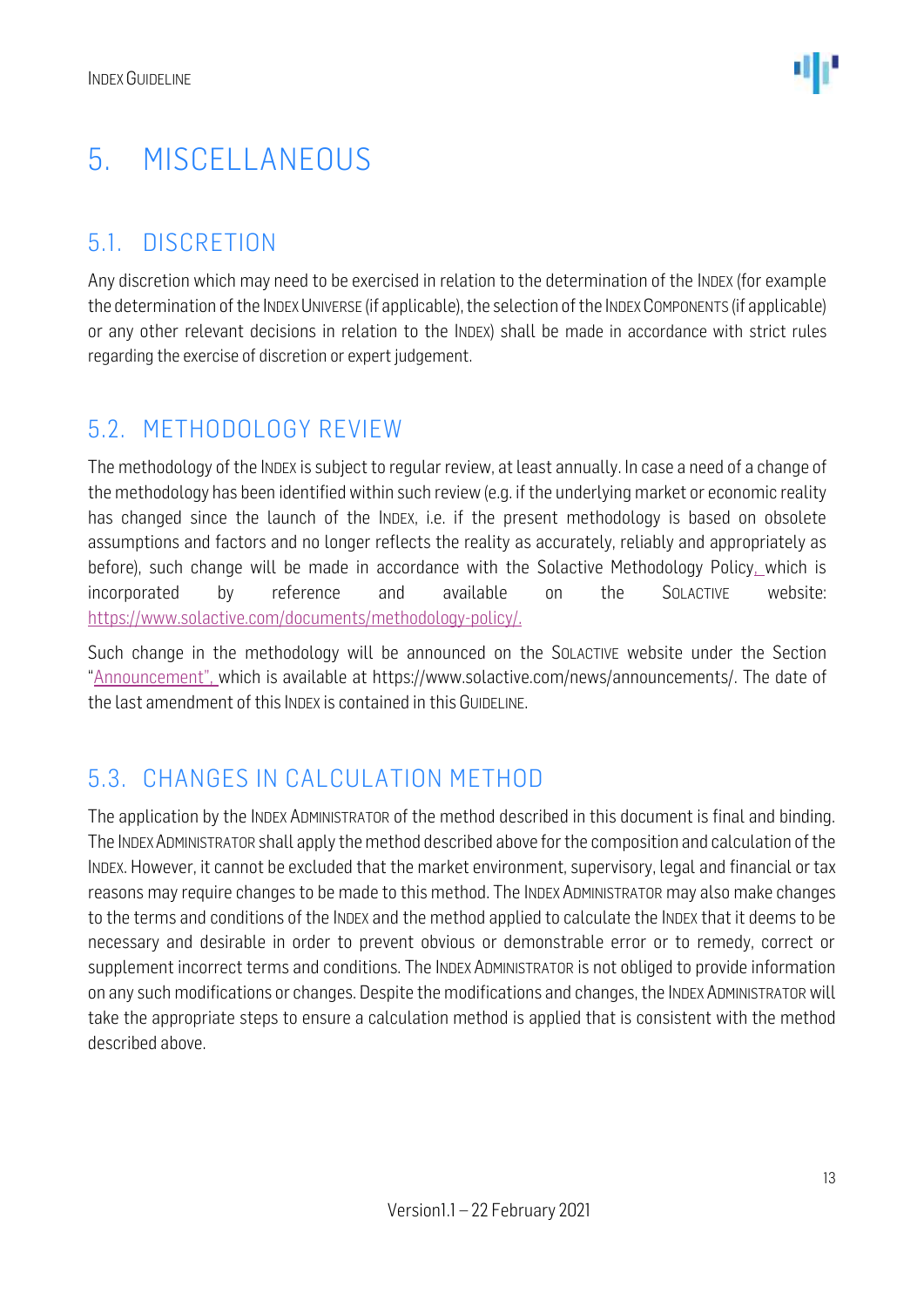

#### <span id="page-13-0"></span>5.4. TERMINATION

SOLACTIVE makes the greatest possible efforts to ensure the resilience and continued integrity of its indices over time. Where necessary, SOLACTIVE follows a clearly defined and transparent procedure to adapt Index methodologies to changing underlying markets (see Section 5.2 "Methodology Review") in order to maintain continued reliability and comparability of the indices. Nevertheless, if no other options are available the orderly cessation of the INDEX may be indicated. This is usually the case when the underlying market or economic reality, which an index is set to measure or to reflect, changes substantially and in a way not foreseeable at the time of inception of the index, the index rules, and particularly the selection criteria, can no longer be applied coherently or the index is no longer used as the underlying value for financial instruments, investment funds and financial contracts.

SOLACTIVE has established and maintains clear guidelines on how to identify situations in which the cessation of an index is unavoidable, how stakeholders are to be informed and consulted and the procedures to be followed for a termination or the transition to an alternative index. Details are specified in the Solactive Termination Policy, which is incorporated by reference and available on the SOLACTIVE website: [https://www.solactive.com/documents/termination-policy/.](https://www.solactive.com/documents/termination-policy/)

#### <span id="page-13-1"></span>5.5. OVERSIGHT

An oversight committee composed of staff from SOLACTIVE and its subsidiaries (the "OVERSIGHT COMMITTEE") is responsible for decisions regarding any amendments to the rules of the INDEX. Any such amendment, which may result in an amendment of the GUIDELINE, must be submitted to the OVERSIGHT COMMITTEE for prior approval and will be made in compliance with the [Methodology](http://methodology/) Policy, which is available on the SOLACTIVE website: [https://www.solactive.com/documents/methodology-policy/.](https://www.solactive.com/documents/methodology-policy/)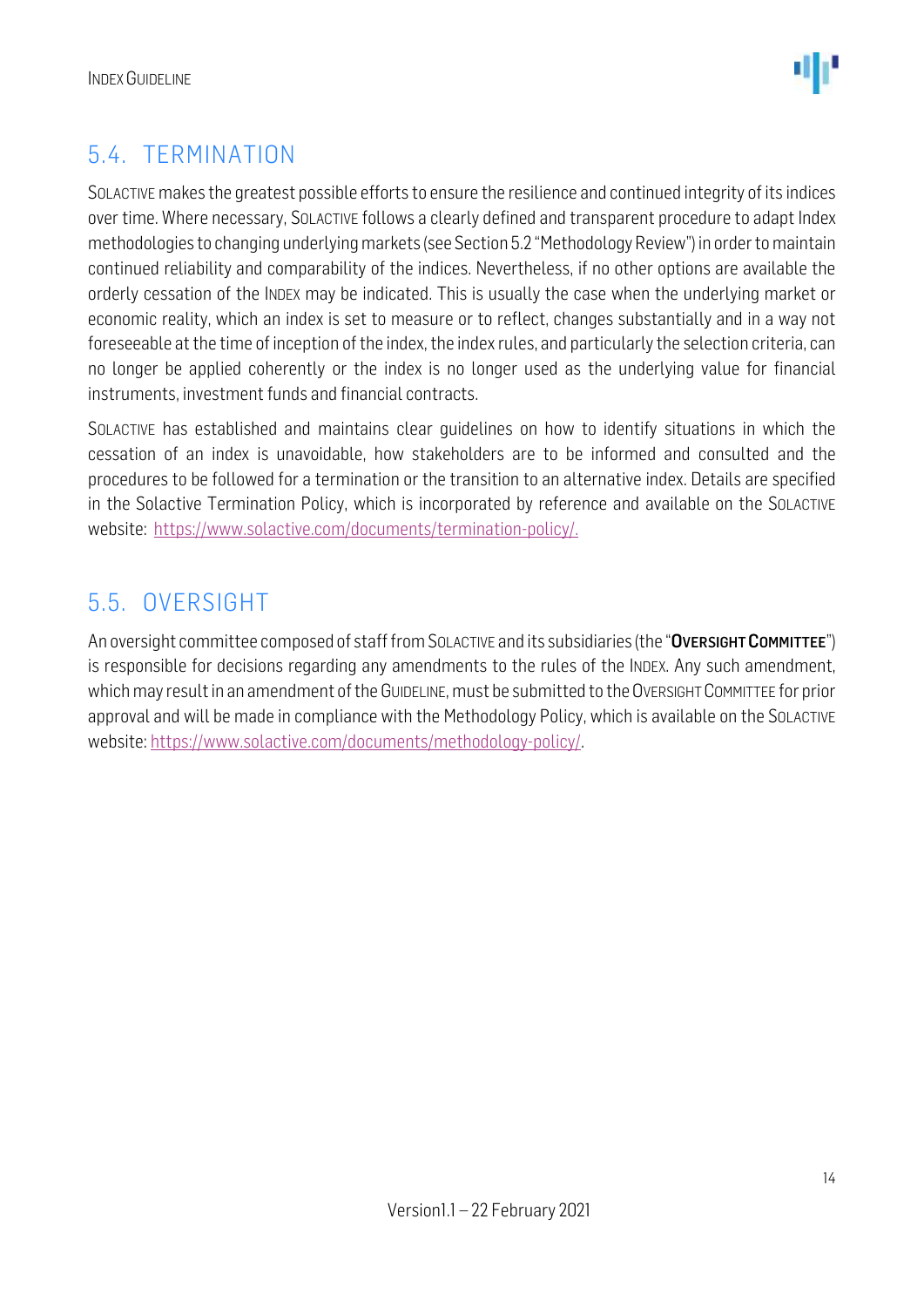

### <span id="page-14-0"></span>6. DEFINITIONS

"AVERAGE DAILY VALUE TRADED" means, in respect of an INDEX COMPONENT, the sum of DAILY VALUE TRADED over the specified period divided by the number of TRADING DAYS that fall in the specified period.

"BENCHMARK REGULATION" shall have the meaning as defined in Section "Introduction".

"BMR" shall have the meaning as defined in Section "Introduction".

"CALCULATION DAY" is any day on which the New York Stock Exchange (NYSE) is open for general business.

"CLOSE OF BUSINESS" is the calculation time of the closing level of the INDEX as outlined in Section 1.4.

The "CLOSING PRICE" in respect of an INDEX COMPONENT and a TRADING DAY is a security's final regular-hours TRADING PRICE published by the EXCHANGE and determined in accordance with the EXCHANGE regulations. If the EXCHANGE has no or has not published a CLOSING PRICE in accordance with the EXCHANGE rules for an INDEX COMPONENT, the last TRADING PRICE will be used.

"DAILY VALUE TRADED" means, in respect of an INDEX COMPONENT and a TRADING DAY, the product of (i) the CLOSING PRICE of such INDEX COMPONENT and (ii) the volume traded (measured as a number of shares) of such INDEX COMPONENT on the EXCHANGE during such TRADING DAY.

"ESG DATA PROVIDER" is ISS ESG. For more information, please visit: https://www.issgovernance.com/esg/.

"GENDER DATA PROVIDER" is Equileap. For more information, please visit: https://equileap.com/.

"ELIGIBLE REBALANCE DAY" is each day that is a TRADING DAY at the New York Stock Exchange.

"EXCHANGE" is with respect to the INDEX and every INDEX COMPONENT, the respective exchange where the INDEX COMPONENT has its listing as determined in accordance with the rules in Section 2.

"FIXING DAY" is the SELECTION DAY.

"GBS INDEX COMPONENT" is each security reflected in the GBS Index specified in Section 2.1.

"GUIDELINE" shall have the meaning as defined in Section "Introduction".

"INDEX" shall have the meaning as defined in Section "Introduction".

"INDEX ADMINISTRATOR" shall have the meaning as defined in Section "Introduction".

"INDEX COMPONENT" is each security reflected in the INDEX.

"INDEX COMPONENT REQUIREMENTS" shall have the meaning as defined in Section 2.2.

"INDEX CURRENCY" is the currency specified in the column "Currency" in the table in Section 1.2.

"INDEX UNIVERSE REQUIREMENTS" shall have the meaning as defined in Section 2.1.

"INDEX UNIVERSE" is the sum of all financial instruments which fulfill the INDEX UNIVERSE REQUIREMENTS.

"LIVE DATE" shall have the meaning as defined in Section 1.3.

"OVERSIGHT COMMITTEE" shall have the meaning as defined in Section 5.5.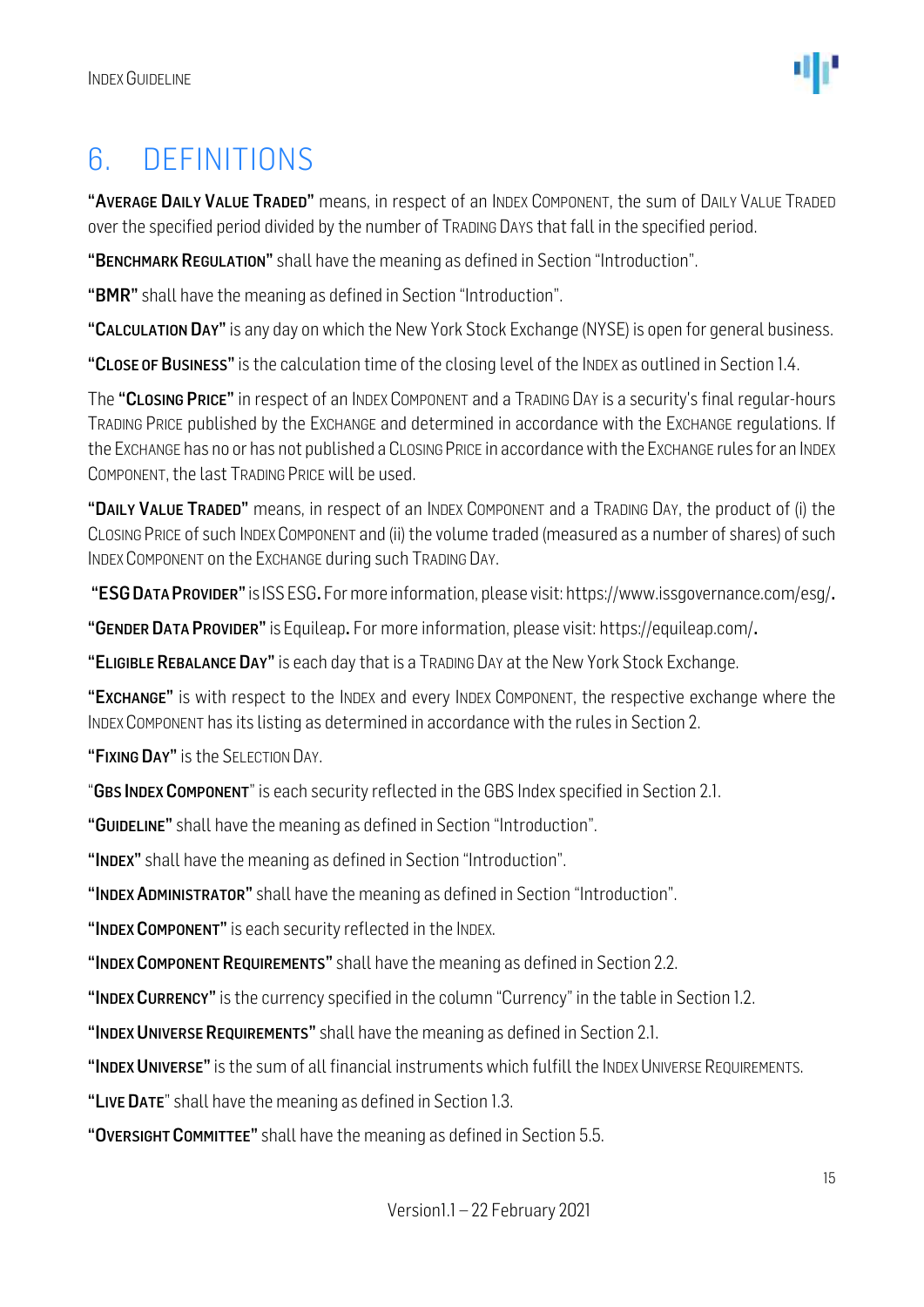"REBALANCE DAY" is the last Trading Day in March, June, September and December.

"SELECTION DAY" is 10 weekdays (Monday to Friday) REBALANCE DAY.

"SOLACTIVE" shall have the meaning as defined in Section "Introduction".

"START DATE" shall have the meaning as defined in Section 1.3.

The "TOTAL MARKET CAPITALIZATION" is with regard to each of the securities in the INDEX on a SELECTION DAY the sum of all SHARE CLASS MARKET CAPITALIZATIONs of a company.

"TRADING DAY" is with respect to an INDEX COMPONENT included in the INDEX at the REBALANCE DAY and every INDEXCOMPONENT included in the INDEX at the CALCULATION DAY immediately following the REBALANCE DAY (for clarification: this provision is intended to capture the TRADING DAYS for the securities to be included in the INDEX as new INDEX COMPONENTS with close of trading on the relevant EXCHANGE on the REBALANCE DAY) a day on which the relevant EXCHANGE is open for trading (or a day that would have been such a day if a market disruption had not occurred), excluding days on which trading may be ceased prior to the scheduled EXCHANGE closing time and days on which the EXCHANGE is open for a scheduled shortened period. The INDEX ADMINISTRATOR is ultimately responsible as to whether a certain day is a TRADING DAY.

The "TRADING PRICE" in respect of an INDEX COMPONENT and a TRADING DAY is the most recent published price at which the INDEX COMPONENT was traded on the respective EXCHANGE.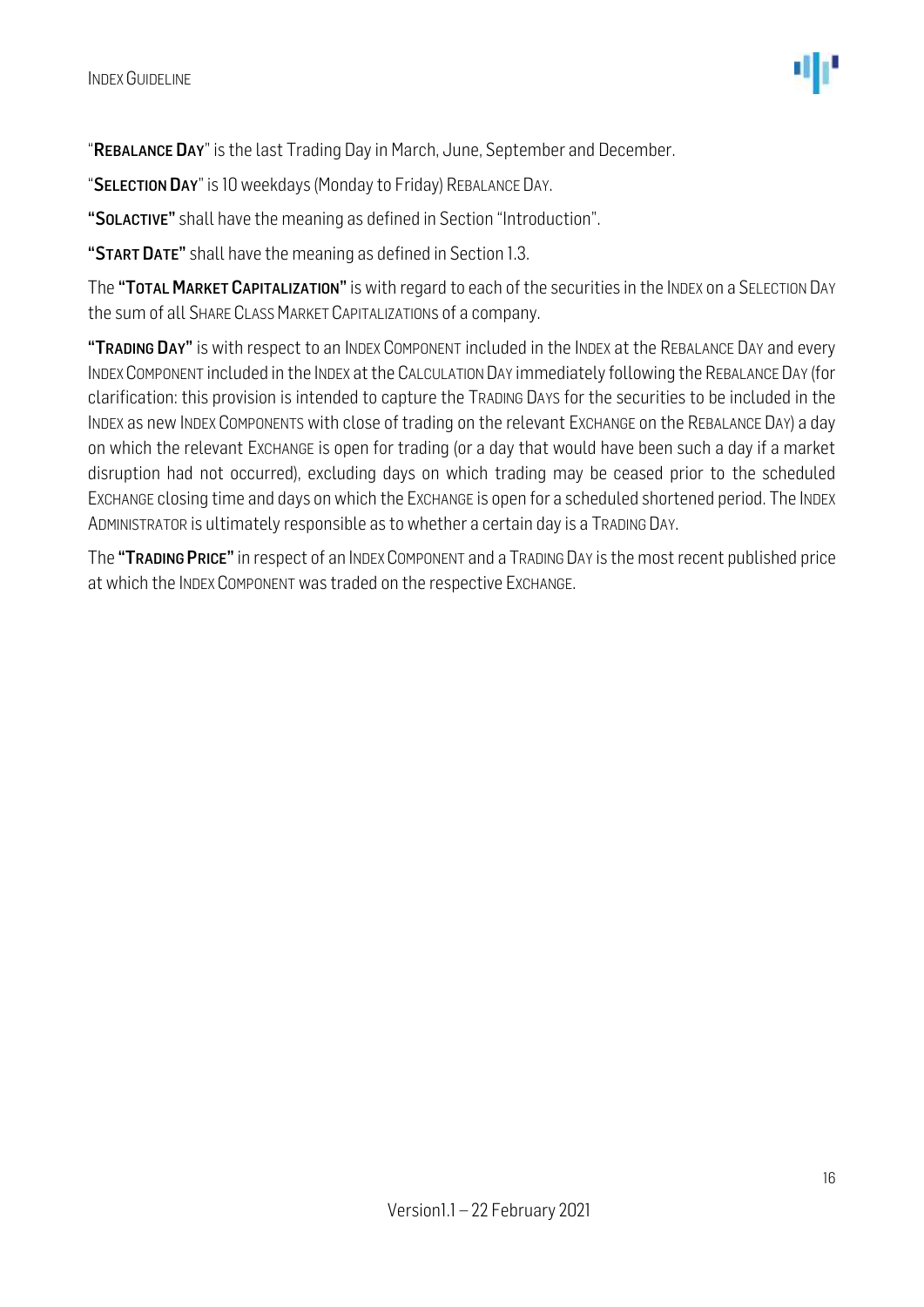### 7. APPENDIX

The Equileap Gender Diversity Score is calculated based on the below 19 Criteria:

| Equileap Criteria                        |                |                                                       | Definition                                                                                                                                                                                                                                                                                                                                                | Question                                                                                                                                                                                                                                                                      |  |
|------------------------------------------|----------------|-------------------------------------------------------|-----------------------------------------------------------------------------------------------------------------------------------------------------------------------------------------------------------------------------------------------------------------------------------------------------------------------------------------------------------|-------------------------------------------------------------------------------------------------------------------------------------------------------------------------------------------------------------------------------------------------------------------------------|--|
|                                          |                | Non-Executive<br><b>Board</b>                         | Percentage of male and female Board of<br>Directors as a proportion of the total<br>number, as of the fiscal year end wherever<br>available, otherwise as of the date of the<br>latest filing Where the company has a<br>Supervisory Board and a Management Board,<br>this refers to the Supervisory Board                                                | Has a Gender Balance of 40-60% on<br>the Board<br>Has a Gender Balance of 20-40% on<br>the Board<br>Has a Gender Balance of 10-20% on<br>the Board                                                                                                                            |  |
|                                          | $\overline{2}$ | Executives                                            | Percentage of male and female executives<br>as a proportion of the total number, as of the<br>fiscal year end wherever available, otherwise<br>as of the date of the latest filing Executives<br>are as defined by the company, or those<br>individuals that form the company executive<br>committee/board or management<br>committee/board or equivalent | Has a Gender Balance of 40-60%<br>among Executives<br>Has a Gender Balance of 20-40%<br>among Executives<br>Has a Gender Balance of 10-20%<br>among Executives                                                                                                                |  |
| Gender Balance in Leadership & Workforce | 3              | Senior<br>Management                                  | Percentage of men and women employed in<br>senior management positions, as a<br>percentage of total, as of the fiscal year end<br>wherever available, otherwise as of the date<br>of the latest filing Senior Management are<br>defined and reported by the company.                                                                                      | Has a Gender Balance of 40-60% in<br>Management<br>Has a Gender Balance of 20-40% in<br>Management<br>Has a Gender Balance of 10-20% in<br>Management                                                                                                                         |  |
|                                          | $\overline{4}$ | Workforce                                             | Percentage of men and women employed at<br>the company, as a percentage of total<br>employees                                                                                                                                                                                                                                                             | Has a gender balance of 40-60% in<br>the Workforce<br>Has a gender balance of 20%-40%<br>in the Workforce<br>Has a gender balance of 10%-20% in<br>the Workforce                                                                                                              |  |
|                                          | 5              | Promotion &<br>Career<br>Development<br>Opportunities | Ratio of each gender in management<br>compared to ratio of each gender in total<br>employees                                                                                                                                                                                                                                                              | Has a ratio of % of women in<br>management to % of women<br>employees of between 0-50%<br>Has a ratio of % of women in<br>management to % of women<br>employees of between 50-75%<br>Has a ratio of % of women in<br>management to % of women<br>employees of between 75-100% |  |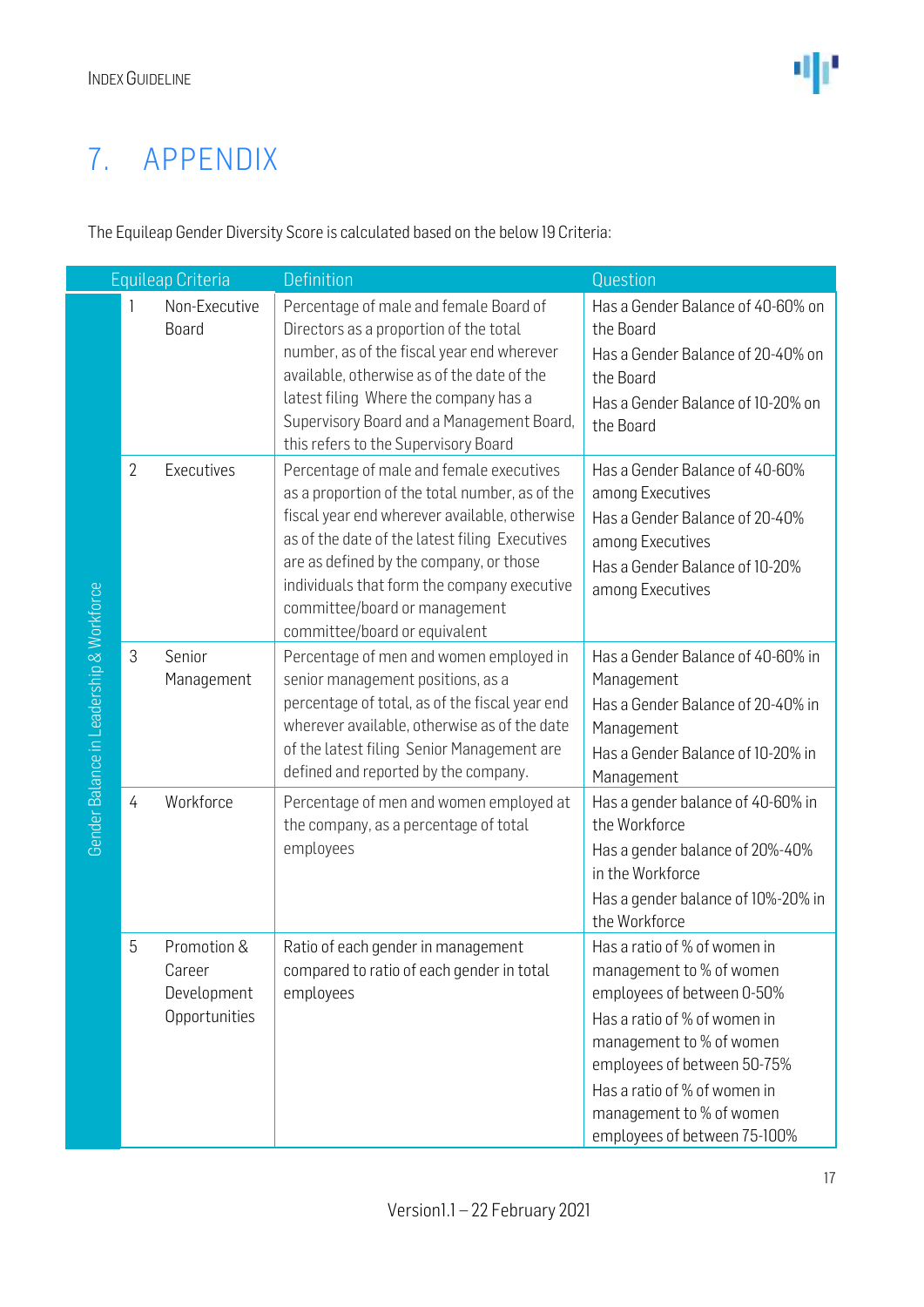

| 6              | Fair<br>Remuneration                                         | Demonstrates a commitment to ensure<br>payment of a fair wage to all employees,<br>even in those countries that do not legally<br>require a minimum wage                           | Has a fair remuneration policy or<br>equivalent                                                                                                                                                                                                                                                                                                                                                                                                                                                             |
|----------------|--------------------------------------------------------------|------------------------------------------------------------------------------------------------------------------------------------------------------------------------------------|-------------------------------------------------------------------------------------------------------------------------------------------------------------------------------------------------------------------------------------------------------------------------------------------------------------------------------------------------------------------------------------------------------------------------------------------------------------------------------------------------------------|
| 7              | Equal Pay                                                    | Commitment to provide comparable wages,<br>hours, and benefits, including retirement<br>benefits for all employees for comparable<br>work.                                         | Has published gender segregated<br>pay information<br>Has a strategy in place or has<br>otherwise<br>Published gender segregated pay<br>information in at least 3 bands in<br>company reports or filings<br>Acted to close any gender pay gap<br>identified<br>Has a gender pay gap of less than or<br>equal to $+/-3%$<br>Published verifiable figures<br>showing the company provides<br>equal pay for<br>equal work in all its bands (must be<br>at least 3 bands) of less than or<br>equal to 3 percent |
| 8              | Parental Leave                                               | Paid leave programs for child and dependent<br>care to both women and men (maternity<br>leave, paternity leave, dependent care) in<br>country of incorporation                     | Offers paid primary carer leave to<br>women in the country of<br>incorporation<br>Offers paid primary carer leave to<br>men in the country of incorporation                                                                                                                                                                                                                                                                                                                                                 |
| $\overline{9}$ | Flexible Work<br>Options                                     | Option to employees to control and/or vary<br>the start/end times of the work day and/or<br>vary the location from which employees<br>work in country of incorporation             | Offers flexible work locations<br>Offers flexible work hours                                                                                                                                                                                                                                                                                                                                                                                                                                                |
| 10             | Training &<br>Career<br>Development                          | Ensures equal access to training and career<br>development to both men and women                                                                                                   | Has an employee Training Policy                                                                                                                                                                                                                                                                                                                                                                                                                                                                             |
| 11             | Recruitment<br>Strategy                                      | Commitment to ensure non-discrimination<br>against any type of demographic group. This<br>could be in the form of an equal<br>opportunities policy, as described by the<br>company | Has an equal opportunity policy or<br>equivalent to ensure gender<br>diversity                                                                                                                                                                                                                                                                                                                                                                                                                              |
| 12             | Freedom from<br>Violence,<br>Abuse &<br>Sexual<br>Harassment | Prohibit all forms of violence in the work<br>place, including verbal, physical and sexual<br>harassment                                                                           | Has an anti-sexual harassment/<br>anti-bullying/anti-violence policy                                                                                                                                                                                                                                                                                                                                                                                                                                        |
|                |                                                              |                                                                                                                                                                                    |                                                                                                                                                                                                                                                                                                                                                                                                                                                                                                             |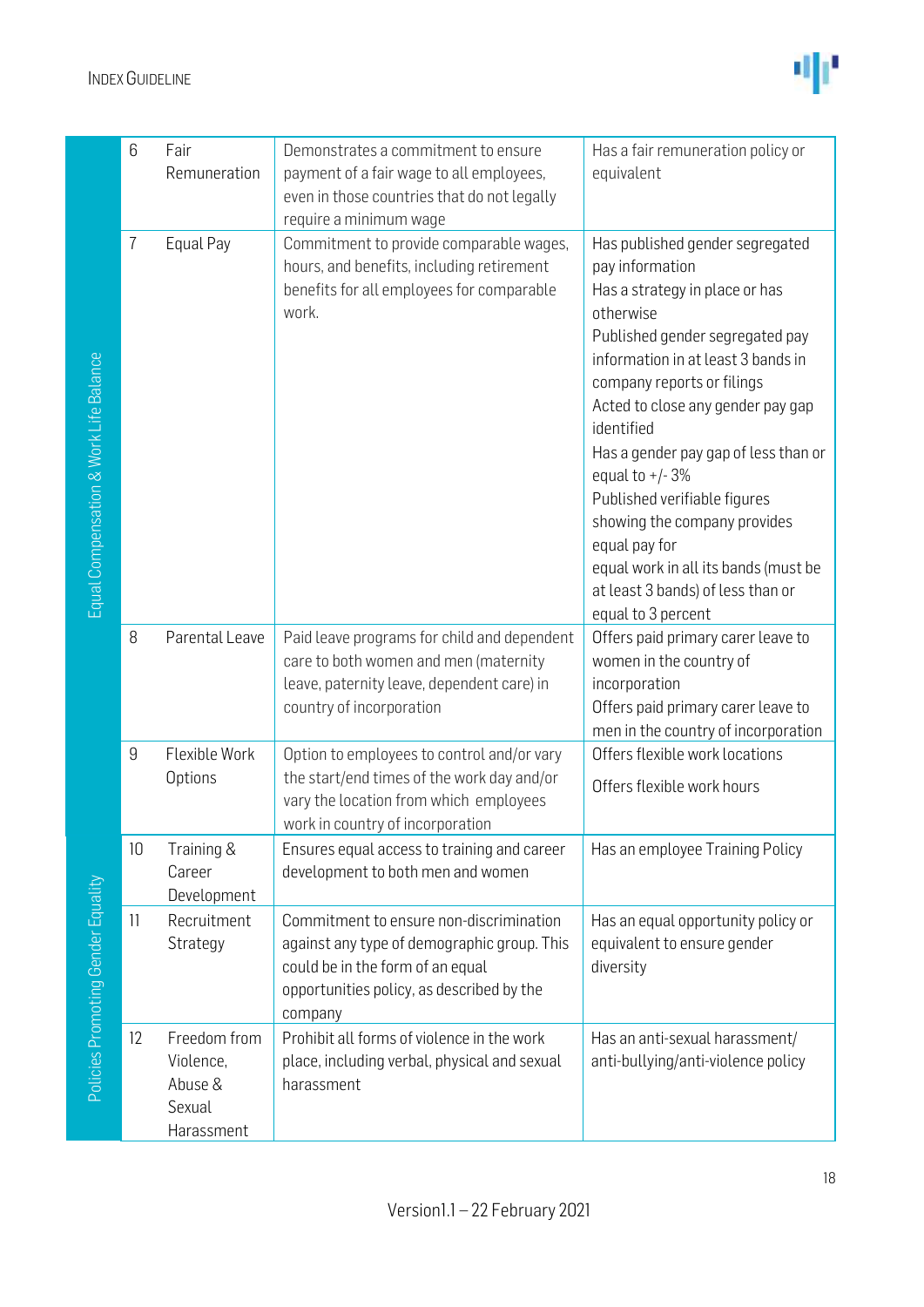

|                            | 13 | Safety at Work                          | Commitment to the safety of employees in<br>the workplace, in travel to and from the<br>workplace, and on company related<br>business, and ensure the safety of vendors in<br>the workplace                                                                        | Has an employee health and safety<br>policy                                                                                                          |
|----------------------------|----|-----------------------------------------|--------------------------------------------------------------------------------------------------------------------------------------------------------------------------------------------------------------------------------------------------------------------|------------------------------------------------------------------------------------------------------------------------------------------------------|
|                            | 14 | Human Rights                            | Commitment to ensure the protection of the<br>rights of all people it works with including<br>employees' rights to participate in legal,<br>civic and political affairs                                                                                            | Has a human rights policy                                                                                                                            |
|                            | 15 | Social Supply<br>Chain                  | Commitment to reduce social risks in its<br>supply chain such as forbid business-related<br>activities that condone, support, or<br>otherwise participate in trafficking,<br>including for labour or sexual exploitation                                           | Has active social supply chain<br>management                                                                                                         |
|                            | 16 | Supplier<br>Diversity                   | Commitment to ensure diversity in the<br>supply chain, including a focus to ensure<br>women owned businesses in the supply<br>chain                                                                                                                                | Has a supplier diversity programme                                                                                                                   |
|                            | 17 | Employee<br>Protection                  | Systems and policies for the reporting of<br>internal ethical compliance complaints<br>without retaliation or retribution, including<br>but not limited to access to confidential<br>third-party ethics hotlines or systems for<br>confidential written complaints | Has an Employee Protection Policy                                                                                                                    |
| / & Accountability         | 18 | Commitment<br>to Women's<br>Empowerment | Recognition and commitment to ensuring<br>women's empowerment in the workplace                                                                                                                                                                                     | Signatory of the Women's<br><b>Empowerment Principles</b>                                                                                            |
| Commitment to Transparency | 19 | Audit                                   | Undertaken and awarded an independent<br>gender audit certificate by an Equileap<br>recognized body                                                                                                                                                                | Has received one of three EDGE<br>Certificates:<br><b>EDGE Certificate: Assess</b><br><b>EDGE Certificate: Move</b><br><b>EDGE Certificate: Lead</b> |